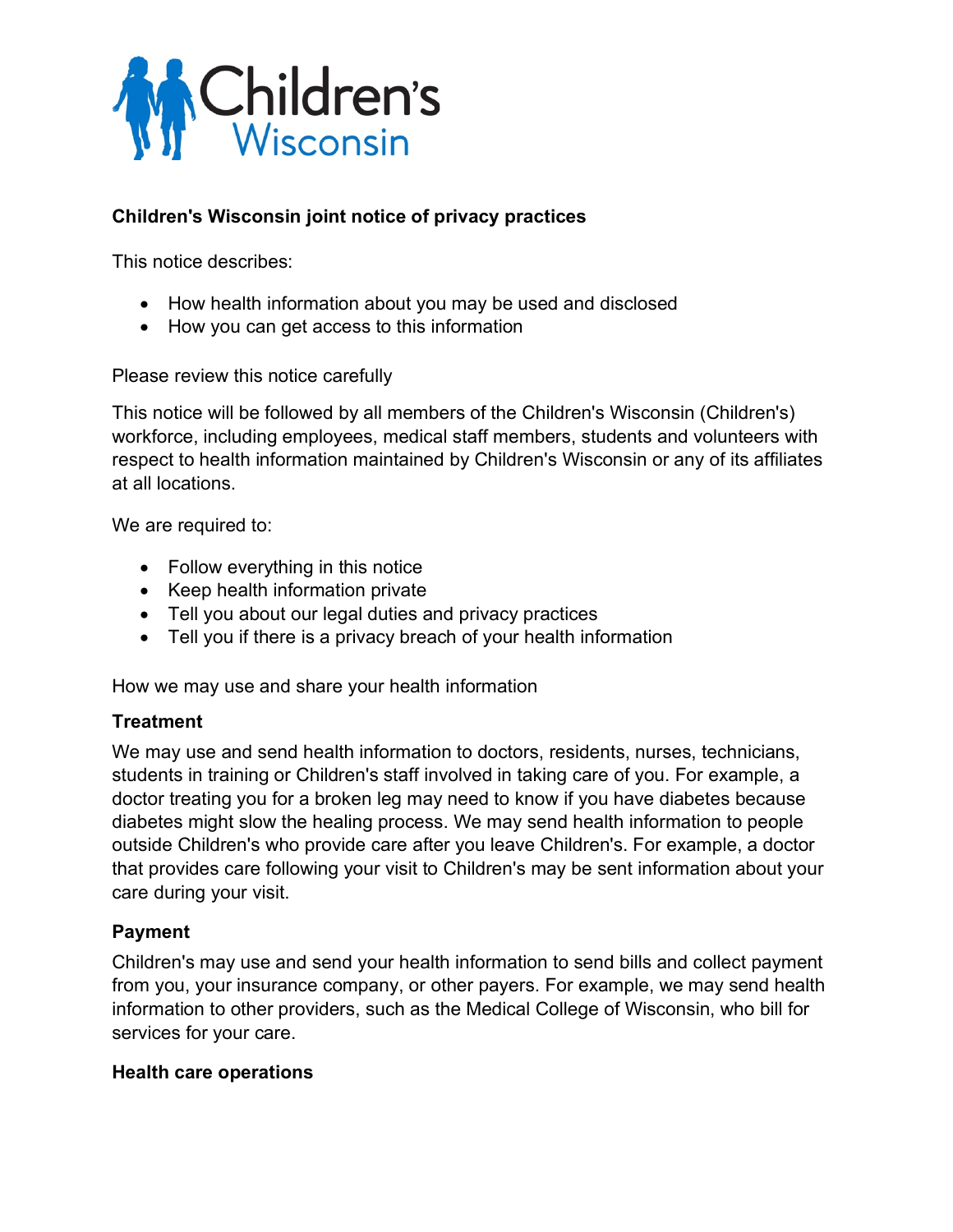Children's may use and share health information about you for business operations. For example, we may use health information to review the quality of our services, develop new programs, or evaluate our performance. We may share your health information with organizations that assist us in our operations.

## **Hospital directory**

When you are in the hospital, Children's may list your name and room number in the patient directory. Children's may let people who ask for you by name know you are in the hospital. You may ask that we not give out that information. Talk to your nurse or admitting staff for assistance.

## **Future communications**

Children's may provide some of your personal and treatment information to the Children's Wisconsin Foundation so you can be contacted to raise money for the hospital. If you do not want to be contacted by Children's to raise money, call the Children's Foundation at (414) 266-6100.

## **Required or permitted by law**

Children's is required by law to disclose your health information in certain cases to:

- Public health agencies to control or prevent disease, injury or disability, and to report births and deaths
- The Food and Drug Administration to report certain diseases, product defects, and to track products to help with recalls
- A state or federal government agency to assist with their work
- Respond to a court order
- Law enforcement or agencies for investigations of abuse, neglect, physical injury, death, violent crime or other threats to health or safety
- Your court-appointed guardian or your agent under a health care power of attorney
- Prison officials if you are in custody
- Worker's Compensation officials if your injury or illness is work related
- Organizations that obtain, bank or transplant organs, eyes, or tissue

# **Research**

Children's may use and disclose your health information for research purposes. A research project might look at your past medical history if given permission by the privacy board. In other cases, you may be asked to give approval to participate in a research project. You may choose not to participate. Your decision will not affect your care.

# **Shared medical records/health information exchange**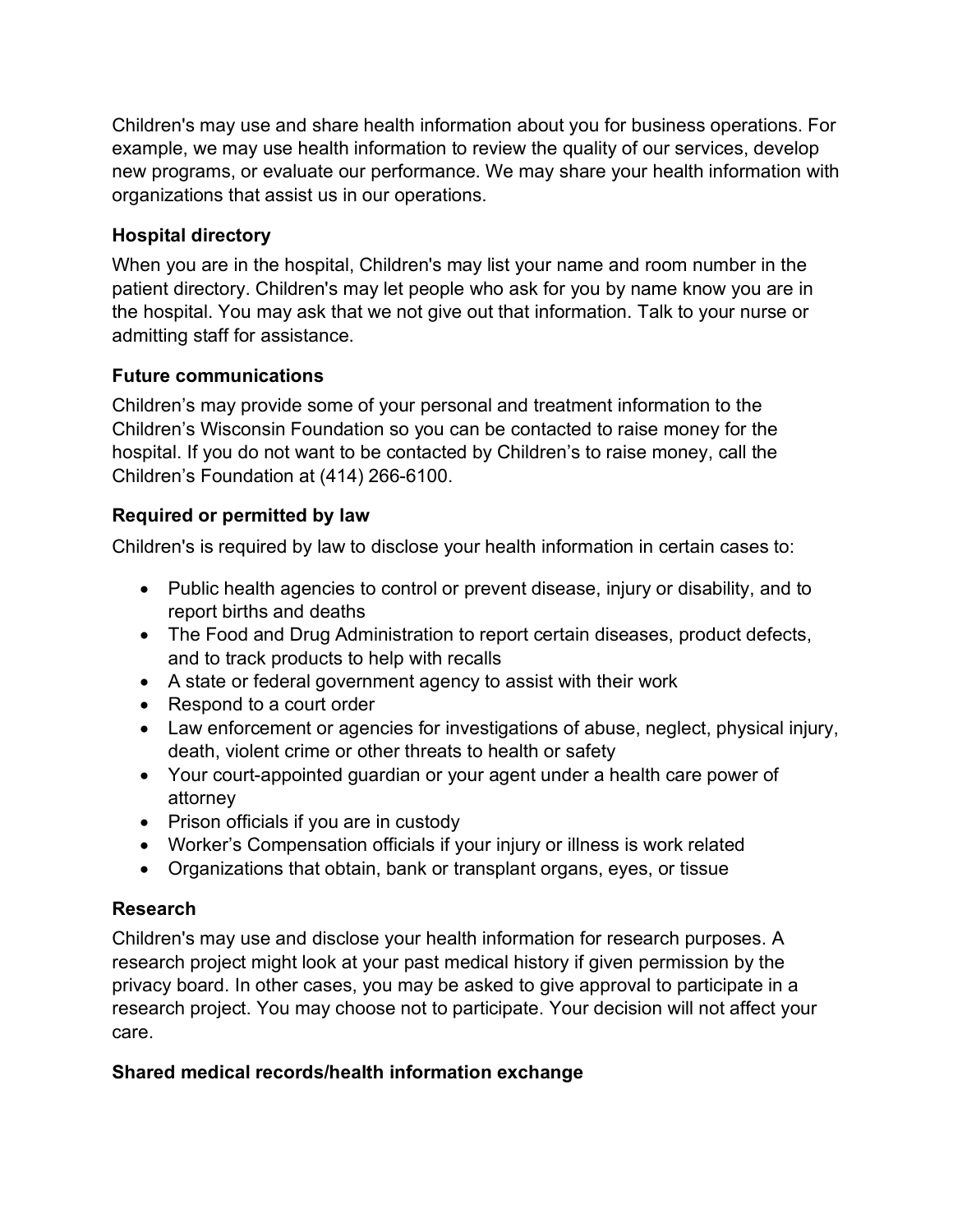When sharing your information with others outside Children's, we share only what is necessary. If we are sharing information to help treat you, in response to your written permission or as the law requires, we share all the information that you, your health care provider or the law has requested.

### **Use and disclosure of your information that needs your approval**

- Selling your information
- Use and disclosure of your information for marketing purposes
- Use or disclosure of psychotherapy notes for any reason other than treatment, training programs, or a legal action

## **Your Privacy Rights**

### **Right to be notified of a breach**

You have the right to be told if Children's finds a breach of your information.

### **Right to ask for restrictions**

You have the right to ask for restrictions of Children's use or disclosure of information for care, payment, or operations. Children's is not required to agree to your request if it interferes with your care or Children's operations or payment. If Children's agrees to your request, we may not honor it if you need emergency care. If you choose to pay for your care in full and ask that we not tell your health plan, we will honor your request. To ask for a restriction, you must complete a form that is available from Medical Records.

### **Right to your health records**

You have the right to see and get a copy of your health records. For copies of your health information, contact Medical Records. For billing information, contact Patient Financial Services.

# **Right to change**

If you feel that information we have about you in your health record is wrong, you may ask us to change it. Children's is not required to agree to your request. Requests to change your information should be made in writing to Medical Records. We will respond to you within 60 days.

# **Right to a list of disclosures**

You have a right to ask for a list of disclosures of your information, with the exception of information shared for your care, payment or operations or when you have provided us with an approval to do so. You must submit your request in writing to Medical Records. We will provide the list one time at no cost during each 12-month period. For additional requests, we may charge you a fee.